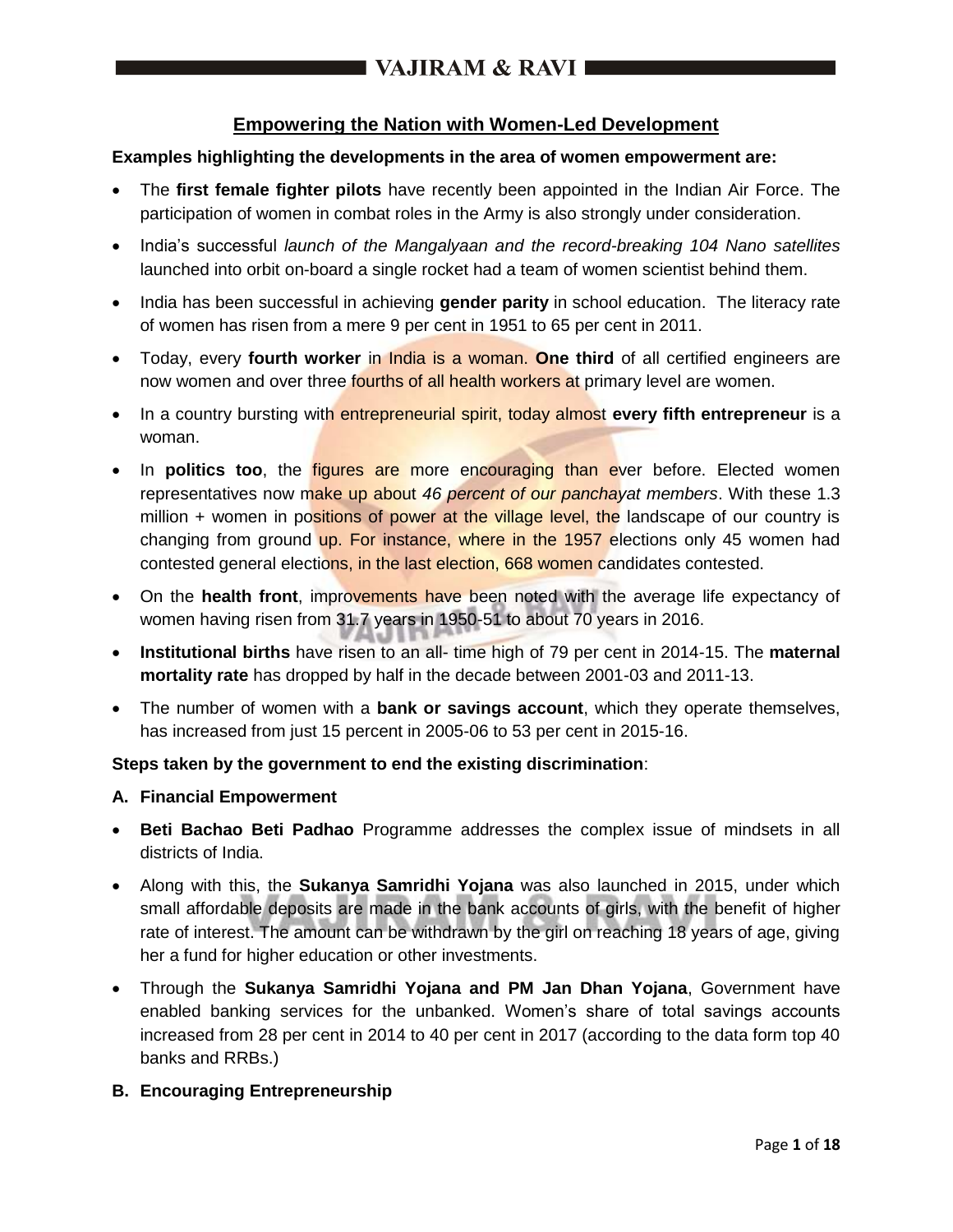# I VAJIRAM & RAVI I

- Under the **Pradhan Mantri MUDRA Yojana**, government has provided credit to small entrepreneurship without the need for collateral or a guarantor. 75 per cent of these loans have been given to women.
- Over 47 lakh Self Help Groups (SHGs) have been promoted under the **National Rural Livelihoods Mission (NRLM**).
- Under the **Pradhan Mantri Kaushal Vikas Yojna,** a large number of Indian youth have taken up industry relevant skill training. Till date, half of the certificates awarded under this Yojana have been given to women candidates.

### **C. Empowering Motherhood**

- The **Maternity Benefit Act** has been amended to extend the period of mandatory paid maternity leave for working women to 26 weeks.
- In order to extend protection to the unorganized sector as well, pregnant and lactating mothers are provided cash incentives under the **PM Matru Vandana Yojana**. As partial compensation for wage loss, these mothers are provided Rs. 6,000 as incentive, which enables them to take adequate rest before and after the delivery and exclusively breast feed their child.
- At the village level, women members of panchayats are leading the empowerment of their villages. To support their process the Ministry of Women and Child Development has conducted training for 18,000 women members.

## **D. Women Safety**

- Government is strictly implementing the **Sexual Harassment of Women at Workplace (Prevention, Prohibition and Redressal) Act**, 2013. This provides a safe and secure environment to women at the workplace and covers all women – all ages, public and private sector and even those women visiting an office.
- An important aspect of empowerment is also safety. For this, the government has sanctioned **181 Women Helplines** and 206 **One Stop Centres** have become operational where women affected by violence can access quick and easy help.
- **33 per cent reservation** for women in the police force is also being implemented. A feature of **Panic Buttons** will soon be available on all mobile phones to provide emergency response system to women in distress.
- The **Nirbhaya Fund** is also being used to roll-out comprehensive plans to make 8 major cities in the country safer for women and also improve forensic analysis abilities in cases of sexual assault.

#### **E. Accessing the Inaccessible**

 The Government implements a number of schemes for the empowerment of women. However, these do not always reach beneficiaries in remote or backward areas.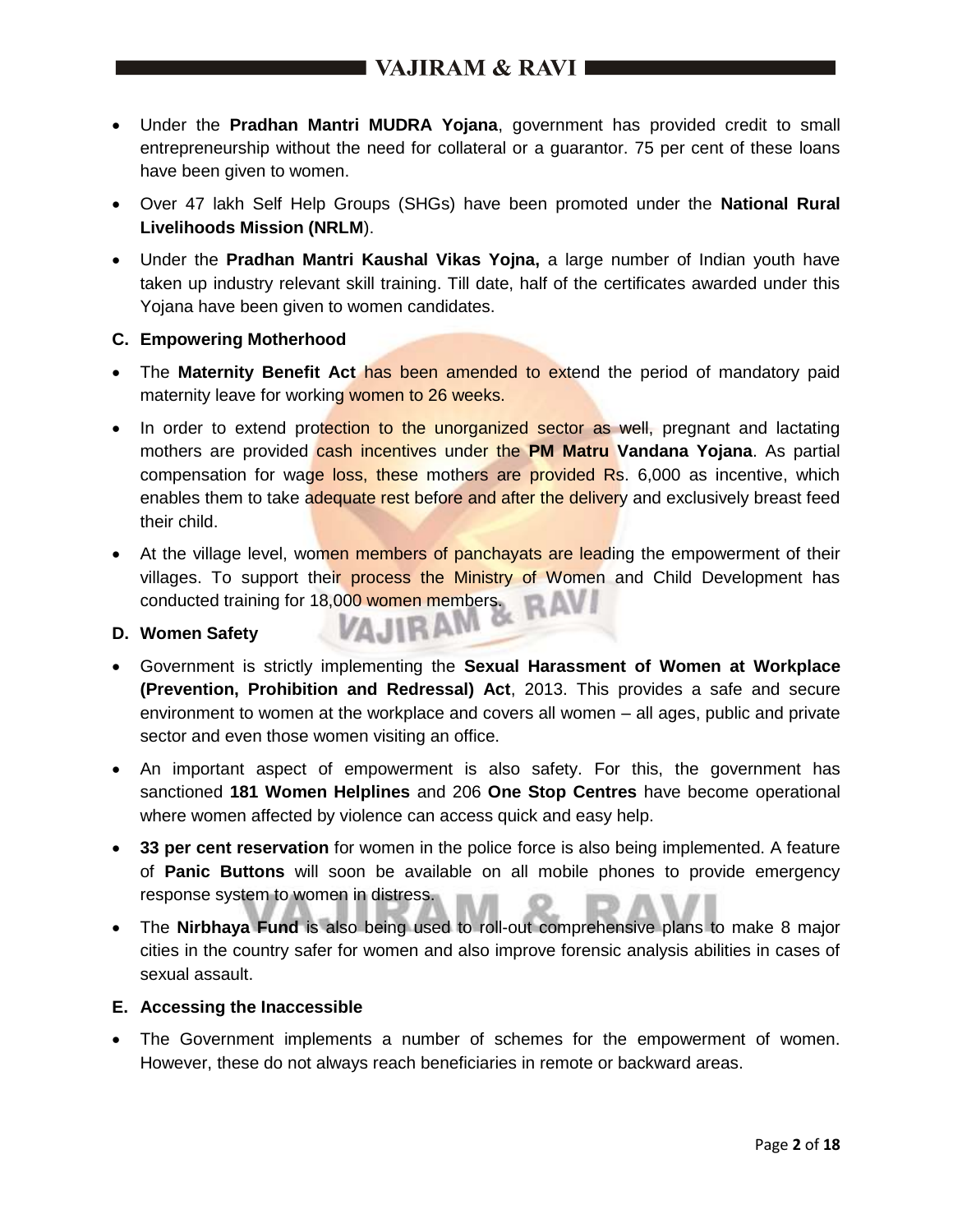To overcome this problem, Government has recently launched **The Mahila Shakti Kendra scheme**. Under this, 3 lakh student volunteers are fanning out across the country to directly reach women at village level with government schemes and services for their empowerment.

## **Conclusion:**

- The existing schemes are being implemented to their full potential so that the women at the bottom of the pyramid can experience a quantum jump in their status.
- The way forward lies in the conviction that we must have **women-led development** rather than just women's development.

## **Empowering Women through 'Continuum of Care'**

- Women empowerment begins from the womb. Preventing sex selection ad stopping sex selective elimination is the first step towards empowerment of women.
- The Government has enacted the **Pre-conception and Pre-natal Diagnostic Techniques. (Prohibition of Sex Selection) Act, 1994** for prohibition of sex selection before or after conception and for prevention of misuse of pre-conception and pre-natal diagnostic techniques for sex determination.
- Ministry of Health implements several programmes for health of women following a life-cycle '**continuum of care'** approach to ensure equal focus on various life stages of women, ranging from a spectrum of programmes for pregnant women, the neonates, infants, young children, adolescents, and family planning programmes for women in the reproductive age group.
- In addition, the public health departments also pave the way for economic empowerment of women by engaging women in positions ranging from village level **Accredited Social Health Activists (ASHAs)** to health care providers such as Auxiliary Nurse Midwives (ANMs), health care administrators and policy makers at State and National levels.

## **A. Maternity Care**

- The **Pradhan Mantri Surakshit Matritva Abhiyan (PMSMA)** has been launched to provide quality *ante-natal care (ANC)* to pregnant women on the 9<sup>th</sup> of every month.
- ANC services are also provided at the village level through **Village Health & Nutrition Days (VHNDs)** and at health facilities routinely to ensure at least four ANCs to women.
- **Iron folic acid, calcium** etc., are provided to pregnant women at the checkups and investigations are conducted to identify any complications of pregnancy and to ensure safe delivery.
- **Mother and Child Protection (MCP) Cards** and **safe motherhood booklets** are provided to pregnant women to inform them about the essential care to be taken during pregnancy.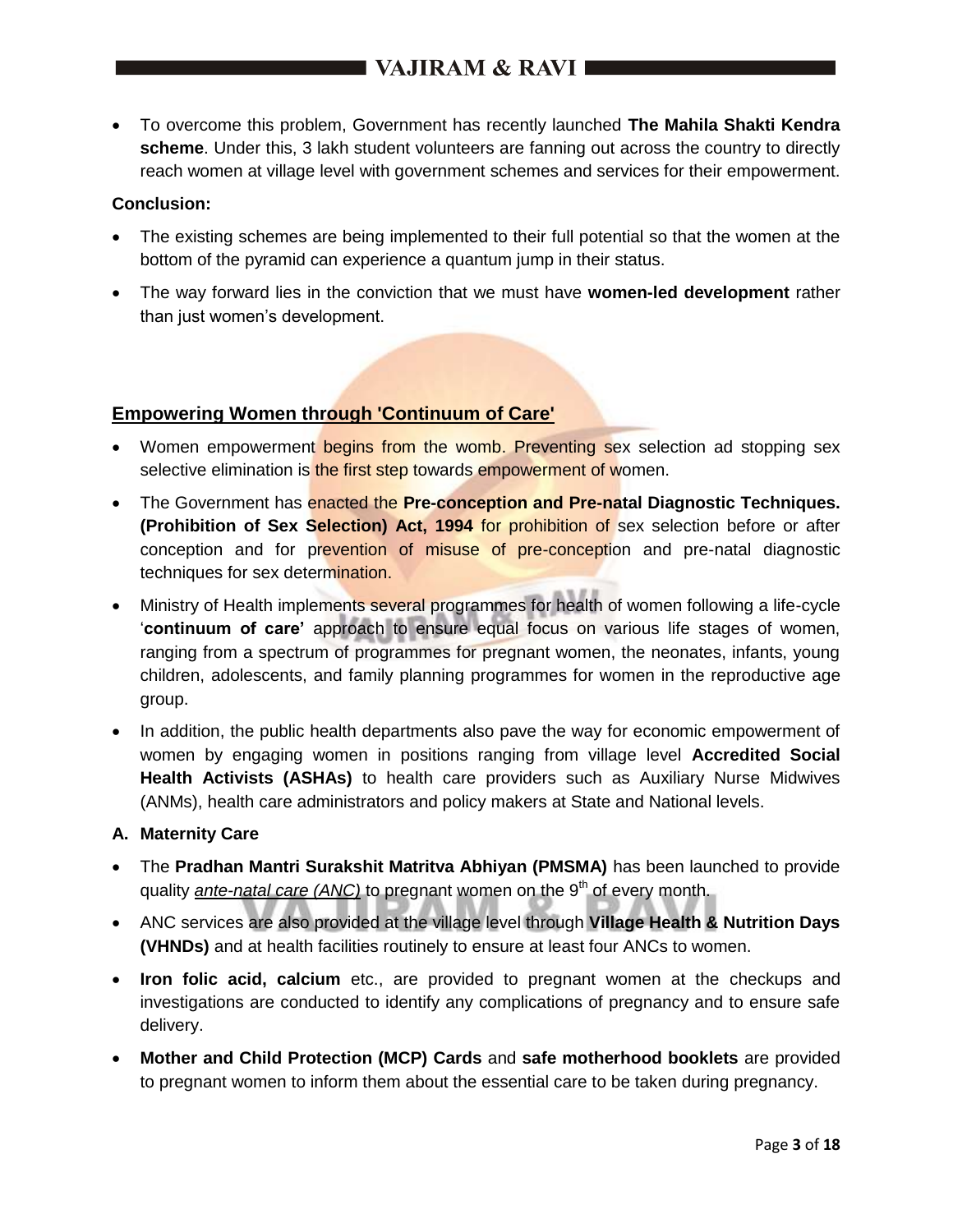- To harness IT in reaching the most vulnerable and most inaccessible, the Ministry runs a **Mother and child Tracking System (MCTS)/Reproductive Child Health (RCH) portal**.
- It has also launched **Kilkari mobile services** which tracks and facilitates timely delivery of antenatal, postanatal care services to women and immunization services to children by the front line workers through proper line listing and also targeted age-specific messages and calls.

## **B. Shishu Suraksha**

- **Janani Shishu Suraksha Karyakaram (JSSK)** entitles all pregnant women delivering in public health institutions to absolutely free and no-expanse delivery including Caesarean section.
- To ensure quality of services around childbirth, Government has recently launched the **LaQshya program**- **Labour room Quality improvement** initiative for focused and targeted approach to strengthen key processes related to the labour rooms and maternity operation theatres.
- MoHFW also implements the **Janani Suraksha Yojana (JSY)** a cash transfer scheme to promote institutional deliveries.
- The first one thousand days in the life of a child hold the key to unlock and shape the lifelong potential of a person. This brings the importance to parenting methods..
- In a conscious effort to educate the parents and caregivers about good child rearing practices, a book titles "**Journey of first 1000 Days**' has been published by the Ministry of Health.

## **C. Healthy Adolescence**

- Ministry of Health initiated **Rashtriya Kishore Swasthya Karayakarm** (RKSK) with the objectives to increase the awareness and access to information about adolescent health.
- It also provides counselling and health services as well as specific services such as sanitary napkin; iron folic acid supplementation etc.
- Under this programme, **Weekly Iron- Folic Acid Supplementation (WIFS**) entails provision of weekly supervised Iron-Folic Acid (IFA) tablets to in-school boys and girls and out-ofschool girls and biannual Albendazole tablets for helminthic control for prevention of iron and folic acid deficiency anaemia.

## **D. Planned Pregnancy**

- The **family planning programme** implemented by MoHFW provides a basket of choices to help parents decide, freely and responsibly, the number and the spacing of their children.
- Recently, MoHFW has introduced **new contraceptives** viz. Injectable contraceptive Medroxy Progesterone Acetage (MPA) - **Antara** and a non-hormonal, non-steroidal weekly Centchroman pill, **Chhaya** to meet the changing needs of people.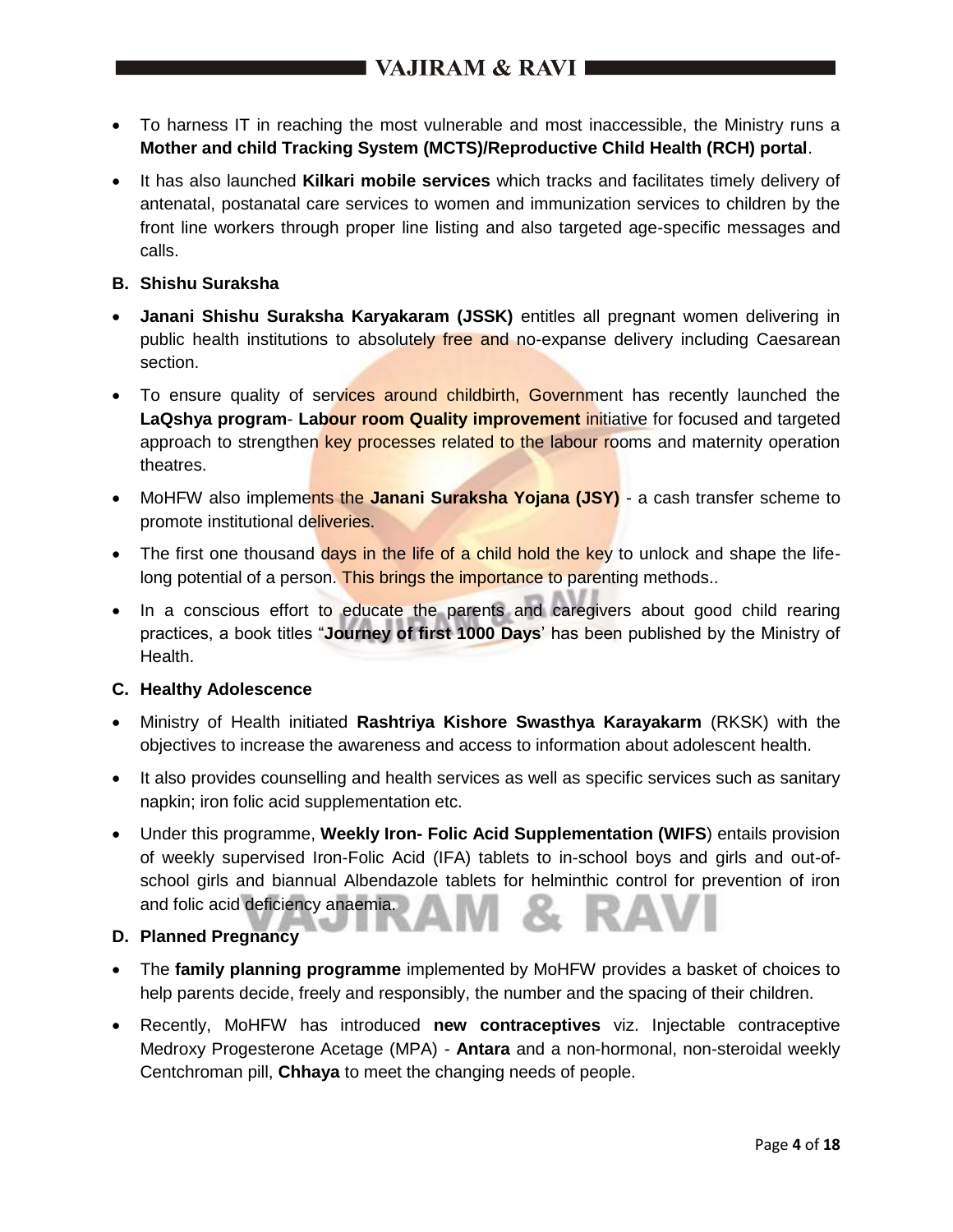- Home delivery of contraceptives by ASHAs aims to improve access to contraceptives for eligible couples.
- **E. Caring for the Girl Child**
- In order to provide specialized care to infants in case of complications, **Special Newborn Care Units** have been established at district level and **Newborn Stabilization Units and newborn care corners** have been established at sub district level.
- India has the world's largest **Universal Immunization Program**. To ensure full immunization for children up to two years of age and pregnant women, **Mission Indradhanush**, was started in 2014.
- **Nutrition Rehabilitation Centres (NRCs**) have also been established to provide specialized to care to children having severe acute malnutrition.
- **Rashtriya Bal Swasthya Karyakram (RBSK)**, is an initiative to improve the overall quality of life of children through early detection of birth defects, diseases, deficiencies, development delays.
- **F. Drugs and Diagnostics**
- **Free Drugs and Free Diagnostics Scheme** for essential medicines at public health facilities, mobile medical units etc., are other platforms where women can avail free healthcare services.
- **Ayushman Bharat** also brings with it several preventive and promotive services for women through the 'Health & Wellness Centres' (HWCs) which shall provide comprehensive primary care in addition to specialized mother and child care services.
- India was validated for **Maternal and Neonatal Tetanus Elimination** (MNTE) in April 2015, much ahead of the global target date of December 2015.
- We have accomplished the **Millennium Development Goal (MDG) for Maternal Mortality**. The Maternal Mortality Ratio (MMR) has substantially dropped from by a massive 37 points. It is now 130/lakh live births.

## **Helping Women Gain Control of their Lives**

The concept of empowerment is defined as the process by which women take control and ownership of their choices. *Entrepreneurship development and income generating* activities are a feasible solution for empowering women.

#### **SHG: As a tool of Empowerment**

• Micro-finance with Self Help Groups (SHG) play an effective role for promoting women entrepreneurship and financial empowerment.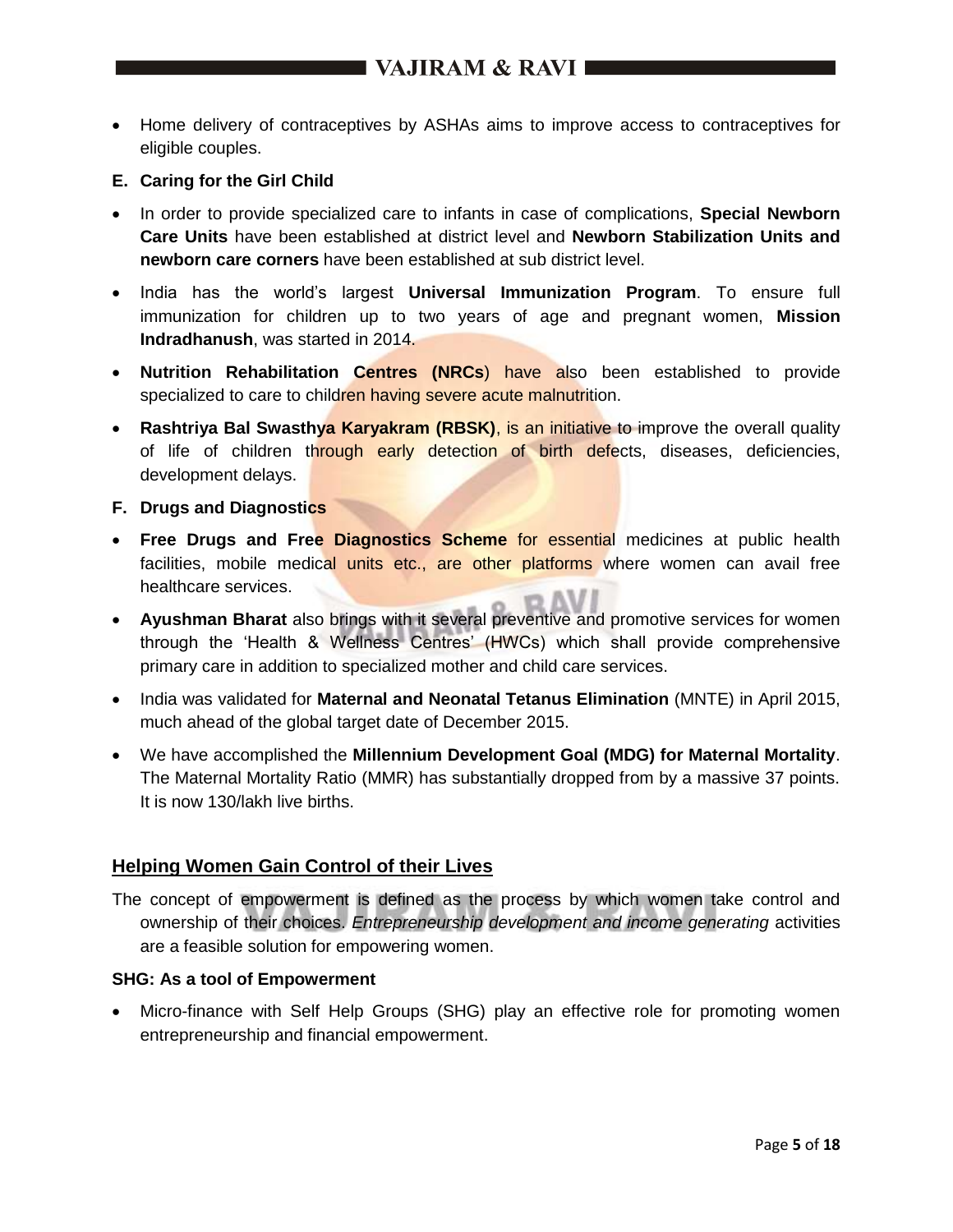- The **SHGs micro-credit mechanism** makes the members to get involved in other community development activities. Micro-credit is promoting the small-scale business enterprises, and its major aim is to alleviate poverty by income generating activities.
- SHGs, such as *Abhinav Farmers Co-operative Society, Grassroots, Grameen Bank, Assam Tea Corporation, Kudumbashree, Indira Kranti Padham* are actively participating in empowering women.
- **Financial Security -** The SHGs have helped in better recovery of loans, development of thrift and self-help among members, effective use of credit for the purchase of income generating assets, and empowerment of women.
- RBI also understands the role and importance of SHGs in financing, and has extended medium sized loans to women entrepreneurs with the support of NABARD.

#### **Government Initiatives:**

- **Entrepreneurship Development Programmes (EDPs)** has been launched to cater to the needs of potential women entrepreneurs, who may not have adequate educational background and skills.
- A *special prize* for "**Outstanding Women Entrepreneurs**" of the year is being given to recognise achievements made by and to provide incentives to women entrepreneurs.
- **Income Generating Scheme**, implemented by the Department of Women and Child Development, provides assistance for setting up training-cum-income generating activities VAJIK F for needy women.
- The Small Industries Development Bank of India (SIDBI) has been implementing two special schemes for women namely, **Mahila Udyam Nidhi** which is an exclusive scheme for providing equity to women entrepreneurs and the **Mahila Vikas Nidhi** which offers developmental assistance for pursuit of income generating activities to women.
- SIDBI also provides training for credit utilisation as also credit delivery skills for the executives of voluntary organisations working for women.
- **Startup India:** It promotes entrepreneurship by mentoring, nurturing and facilitating startup throughout their life cycle.
- **Support to Training and Employment Programme for Women (STEP):** Launched by the Ministry of Women and Child Development, it trains women with no access to formal skill training facilities, especially in rural India. The initiative reaches out to all Indian women above 16 years of age and imparts skills in several sectors such as agriculture, horticulture, food processing, IT services etc.
- **Stand-Up India:** Launched in 2015, Stand-Up India seeks to leverage institutional credit for the benefit of India's underprivileged. At least one woman and one individual from the SC or ST communities are granted loans between Rs. 1 million to Rs. 10 million to set up Greenfield enterprises in manufacturing, services or the trading sector.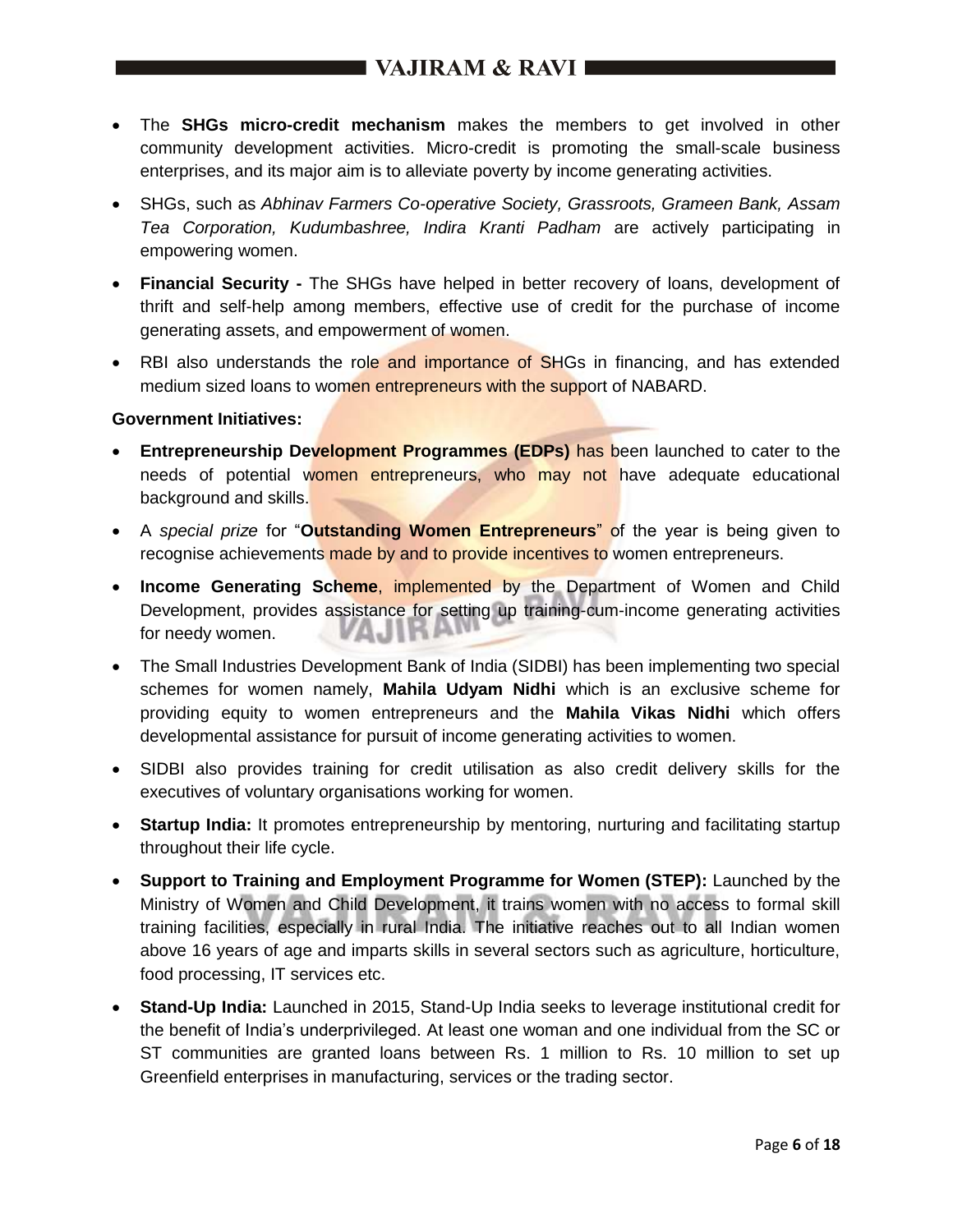- **Trade related Entrepreneurship Assistance and Development (TREAD):** It enables credit availability to interested women through NGOs. As such, women can receive support of registered NGOs in both accessing loan facilities, and receiving counselling and training opportunities.
- **Pradhan Mantri Kaushal Vikas Yojana (PMKVY):** To enhance opportunities for livelihood creation and employability.
- **Science for Equity Empowerment and Development (SEED):** It aims to provide opportunities to motivated scientist and field level workers with focus on women to under take action-oriented, location specific projects for socio-economic gain, particularly in rural areas.
- **NITI Aayog** launched the **Women Entrepreneurship platform** (WEFP). The initiative is aimed at building an ecosystem across India to realize for women across India their entrepreneurial aspirations, scale-up innovative initiatives and chalk-out sustainable, longterm strategies for their **business.**
- The three pillars on which WEP is built: *Ichha Shakti (motivating aspiring entrepreneurs to* start their enterprise), *Gyaan Shakti* (providing knowledge and ecosystem support to women entrepreneurs to help them foster entrepreneurship) and *Karma Shakti* (providing hands-on support to entrepreneurs in setting-up and scaling up business).
- **Mudra Yojana Scheme for Women:** This scheme has been launched for individual women wanting to start small new enterprises and businesses as well as group of women wanting to start a venture together.

## **Conclusion:**

Women's entrepreneurship can make a particularly strong contribution to the economic wellbeing of the family and communities, poverty reduction and women's empowerment, thus contributing to the Sustainable Development Goals (MDGs).

## **Breaking the Shackles of Financial Deprivation**

- Financial inclusion helps in breaking the shackles of financial deprivation by providing a linkage between people and financial mainstream of the economy. It also mitigates the exploitation of vulnerable sections by the usurious moneylenders by facilitating easy access to formal credit.
- Availability of credit at reasonable rates boosts the entrepreneurship quotient of women. Furthermore, financial inclusion as a tool for women empowerment is not all about providing credit.
- Another dimension which has long struggled to get its due share of attention is safe, easy and feasible opportunities for savings. Informal source often include buying jewellery or keeping idle case at home for formal savings options.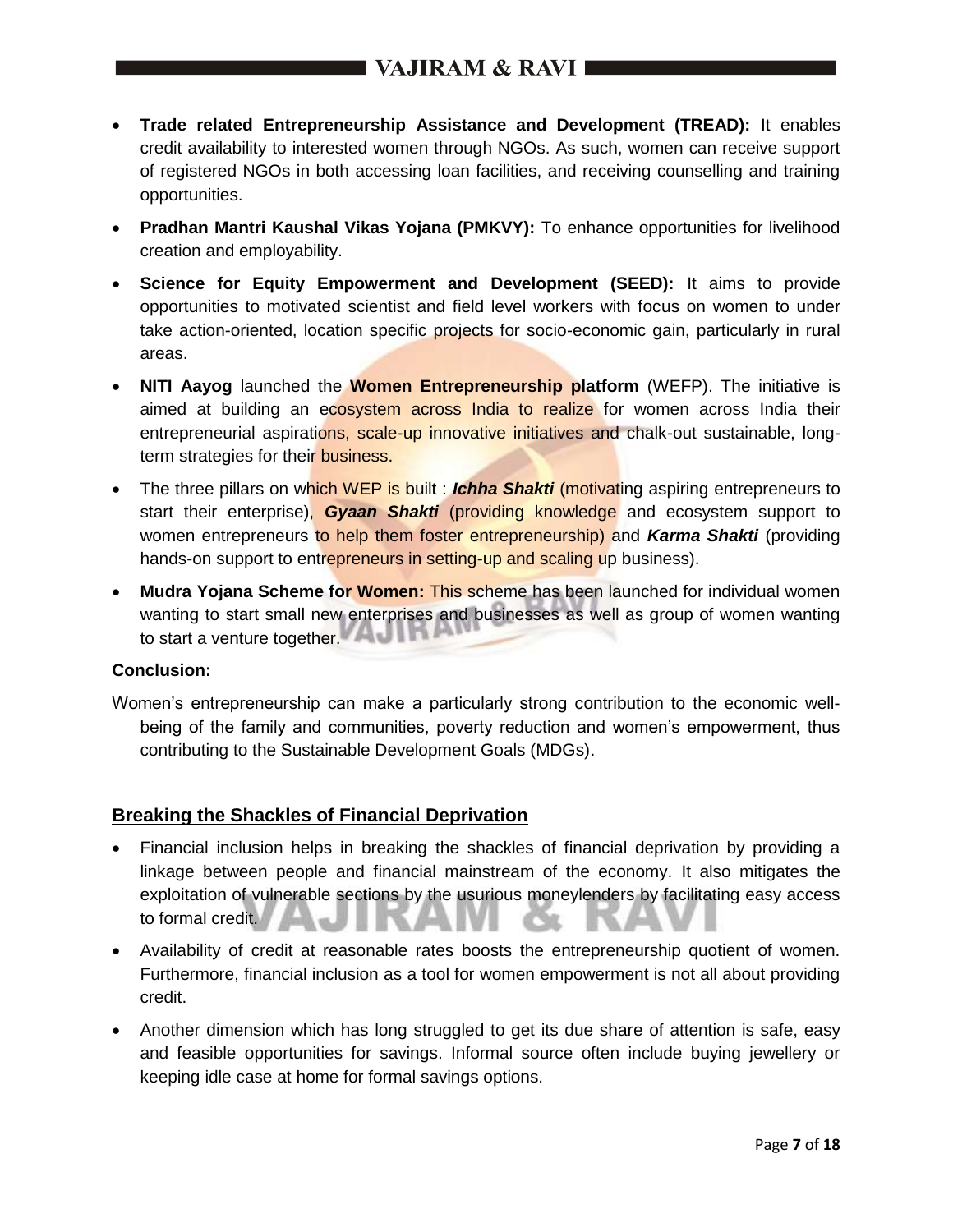- **Pradhan Mantri Jan Dhan Yojana** has been launched to provide banking facilities to all people.
- **Insurance penetration** is one other parameter to judge financial inclusion. Policies like **Suraksha Bima Yojana and Swasthya Bima Yojna** are providing the much-needed cushioning against health and disability contingencies. Complementing such schemes are the pension schemes launched recently like **Atal Pension Yojana**.

## **Previous efforts**:

- RBI in 2005-06 has initiated a series of reforms and urged banks to promote financial services among the low-income groups and provide a basic no-frills banking account with nil or very minimal balance or charge to enhance financial inclusion.
- IN 2006, another major step taken by RBI was to allow banks to engage Banking Correspondent (BCs) and Business Facilitators (BFs) as intermediaries for providing financial services, especially in rural areas.
- In the financial year 2007-08, two funds-Financial Inclusion Fund and Financial Inclusion Technology Fund were *initiated*.

### **Challenges faced by current approach:**

- Between the period of 2011-17, 77 per cent of females above 15 years are reported to have a bank account, which is a 51 percent increases from 2011. The increase has been mainly due to Pradhan Mantri Jan Dhan Yojana.
- However, the main issue with this figure is that significant percentage of such accounts are zero-balance accounts, meaning lack of usage of services.
- **BCs:** The strategy of Banking Correspondents has not given fruitful results due to lack of adequate branding of BCs because of **low incentive and compensation structure** and preferences for brick and mortar branch by the rural economy.
- **Post Offices:** The major bottlenecks remains acute shortage of manpower. The rural populations still depends on informal sources of lending as post offices do not provide such services.
- **Mobile Banking:** Despite similar literacy rates and stronger banking structure than countries like Uganda and Kenya, India has failed to witness a revolution in mobile banking which was rather visible in countries like Kenya where over 70 per cent of its adult population has mobile bank accounts.
- **Literacy Programs:** Financial Literacy through audio and visual-Doordarshan and established credit counselling centres have not performed satisfactorily.

#### **Policy Recommendations:**

 **Anganwadi System:** Anganwadi workers can be given basic banking training which will give them the opportunity to act as a Banking Correspondents (BC). By this way the existing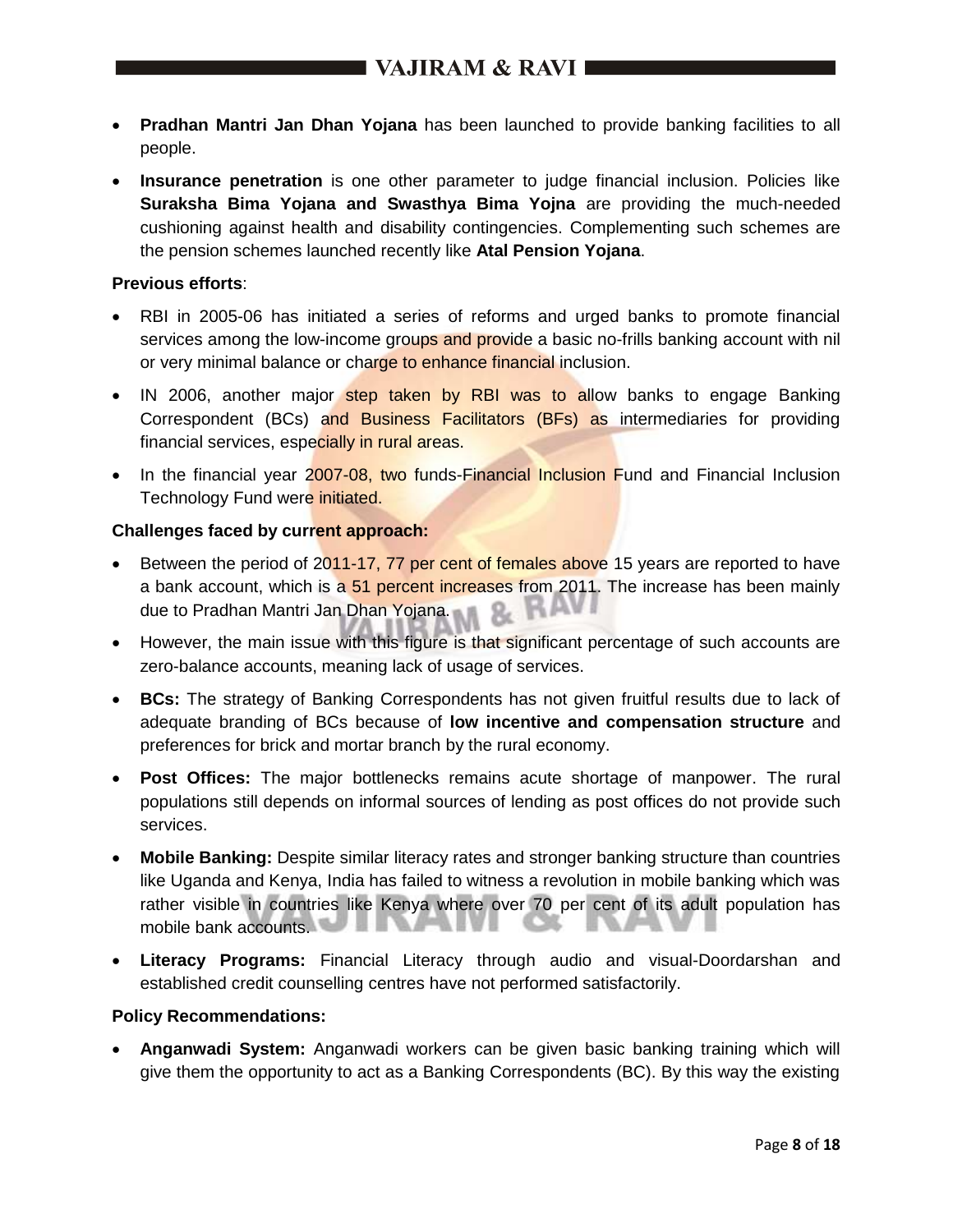infrastructure and personnel can be used to overcome the barriers of lack of physical presence of banks and also ensure last-mile delivery as promised by BCs.

- **Innovation in Credit Scoring Models:** Women are disproportionately disadvantaged by traditional credit scoring models that rely on credit history and collateral. Innovative ways to assess risk quotient of a potential woman borrower should be used. One such way as is being experimented in **Africa is psychometric testing** to analyse ability, intelligence and character traits to assess creditworthiness.
- **Role of Priority Sector Advance:** More diversified, qualitative and quantitative loans through banks are required to prevent the micro enterprises owners from falling in informal interest rates web.
- **Tailoring Products Suited For Women:** Men usually own assets like land, women possess jewellery and other valuables. Understanding these differences and moulding credit products compatible with such ownership patterns is required.
- **Financial Literacy and Demographic Dividend:** With more and more women joining the workforce, there is a need to educate them about financial independence and related services like Provident Funds. Insurance Cover and direct Benefit Transfer Schemes.
- **Mobile Money-A new Dimension:** There is a need to make the rural women more aware about such innovations and give them the elementary knowledge of its operations which will help build their credibility in these mobile wallets. Informative sessions in panchayats and fair price shops can help in imparting this much required information.
- **Important of Further Research and Gender Desegregated Data:** There is need for family level desegregated data which highlights the reasons why women lack in accessing formal financial services.

## **Empowering Tribal Women**

## **Data:**

- There are around 705 Scheduled Tribes (STs) notified in India. Apart from this, around 75 Particularly Vulnerable Tribal Groups (PVTGs) are also present. ST community constituted around 8.6 percent of the total population as per Census 2011.
- The population of tribal women is 5.19 Crores which is 49.7 percent of the total tribal populations.
- Sex Ratio has shown improvement from 978 to 990 females per 1000 males in the period of 2001 to 2011 as far as tribal community is concerned.
- The literacy rate among STs of India remain below the national average of 73 per cent. The female literacy at 49 per cent compared poorly to 69 percent among the male counterparts in tribal communities.

## **Different initiatives:**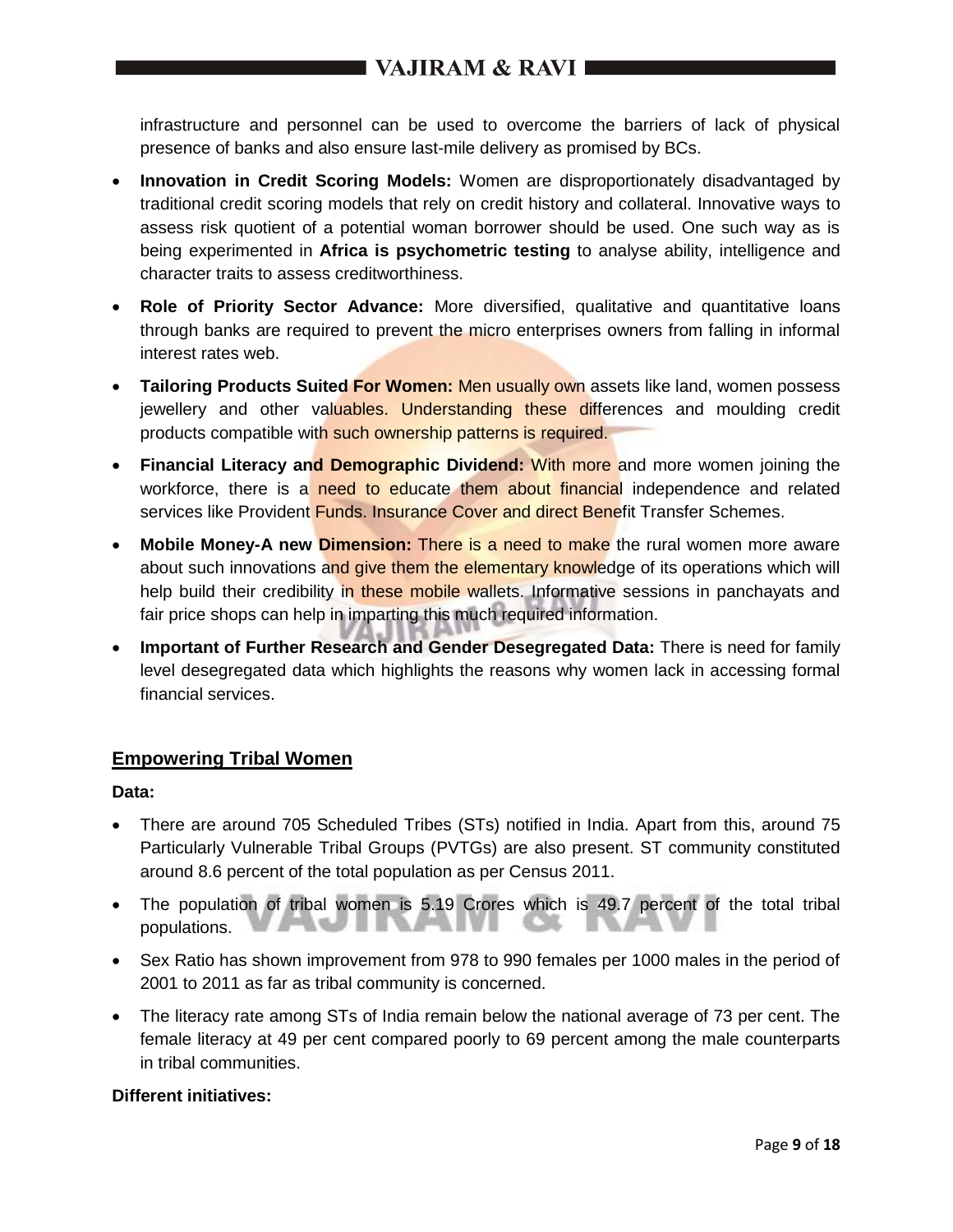- **Ministry of Tribal Affairs (MoTA)** was carved out of Ministry of Social Justice & Empowerment in the year 1999. It is committed to tribal development through specially tailored educational, infrastructure and livelihoods schemes to effectively plug the critical gaps.
- The **National Commission for Schedules Tribes** (NCST) was established through an amendment to Article 338 of the constitution by way of Constitution (89th Amendment) Act, 2003. NCST oversees the implementation of various safeguards provided to Scheduled Tribes under the Constitutions.
- **Access to Quality Education -** One of the flagship interventions of MoTA, the **Eklavya Model Residential Schools (EMRSs)**, focuses on improving access to quality education. In Ashram Schools the focus in on ST girls. ST girls hostels have been constructed in different places.
- The Pre and Post Matric scholarships for ST students, majority of whom are girls is to enable them to pursure their education till 12<sup>th</sup> standard.
- Under the scheme of "**National Fellowship and Scholarship for Higher Education of ST Students**", ST students are encouraged to acquire higher qualifications like M.Phil and Ph.D. 30% awards are earmarked for ST girls under the **National Oversees Scholarships** (NOS) for pursuing Post Graduation, PhD and Post-Doctoral studies abroad.
- **Schemes for Economic** Development The **National Scheduled Tribes Finance and Development Corporation** is an apex organization under Ministry of Tribal Affairs for economic development of STs.
- The Corporation is having an exclusive scheme for economic development of ST women titled "**Adivasi Mahila Sashaktikaran Yojana" (AMSY**). Under the scheme, the Corporation provides financial assistance upto 90 percent to projects at a concessional rate of interest of 4 per cent.
- Schemes like Minimum Support Price to Minor Forest Produce (MSP to MFP) and support to tribal artisans by **Tribal Cooperative Marketing Development Federation of India Limited (TRIFED)** also benefit the ST women largely.
- **Right to Forest Produce The Scheduled Tribes and other Traditional Forest Dwellers (Recognition of Forest Rights) Act, 2006**, provides for full and unrestricted participation of women at all levels.
- Another important provision in the Act is that the "right conferred shall be registered jointly in the name of both the spouses". The Forest Rights Committee, provides that atleast two-third members shall be Scheduled Tribes and not less than one-third of such members shall be women.
- Under the scheme of **Special Central Assistance** to **Tribal Sub Scheme** (SCA to TSS) and Grants under Article 275(1) of the constitution skill development and capacity building of ST women are taken up by States with complete support of MoTA.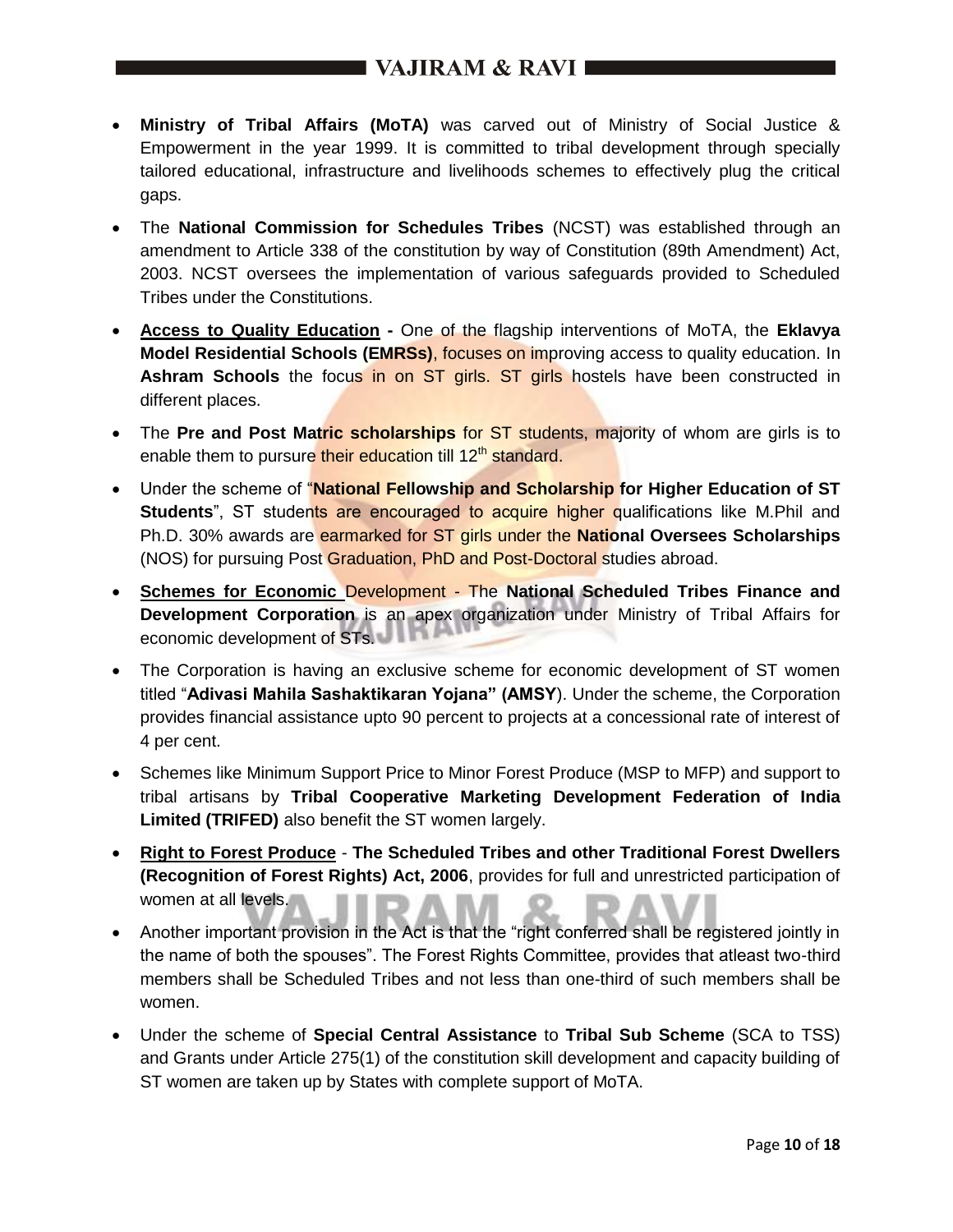MoTA has encouraged tribal festivals at National and State levels that serves as a window for tribals including women folk to showcase rich skills and talents in varied art forms.

## *Conclusion:*

 Empowerment of women is a continuous process and MoTA is committed to it. Despite best efforts there are multiple challenges which are being addressed. The gap between the general population and STs in general and amongst ST population in particular needs to be eliminated.

### **In Pursuit of Inclusive Growth in India**

#### **Facts for India**

- In improving women's participation by 10 percentage points, India could add USD 700 billion by 2025.
- The already low female labour force participation rate in India is declining further when compared to any other region in the world.
- Female Work Participation Rate (FWPR) declines with education and slightly increases at very high levels. Women in Northern states have lower FWPR compared to Southern states; more women are in subsidiary status employment in both rural and urban areas and they predominate in the agricultural sector.
- The next largest FWPR is in public services where the state is the primary employer followed by one segment of manufacturing industries like the textile sector.

## **Determinants of FWPR**

- Demand side or structural factors and supply side or cultural factors like family roles and societal norms impact FWPR.
- The role of caregiving and the limited time spent by men in sharing the household work are primary factors depressing FWPR.
- Easier access to transportation would enable women to save time, empowering them to take on economic activities alongside care work.
- As part of corporate governance policies all over the world, India instituted quotas for women in the board since 2013.
- Better responsibilities of the state to crime rates sexual harassment, laws extending night working hours for women and incentives for women entrepreneurs, impacts inter-state variation in FWPR.
- Chances of participation in workforce for women increases in regions where there is a higher reported confidence in police/judiciary and lower reported crime.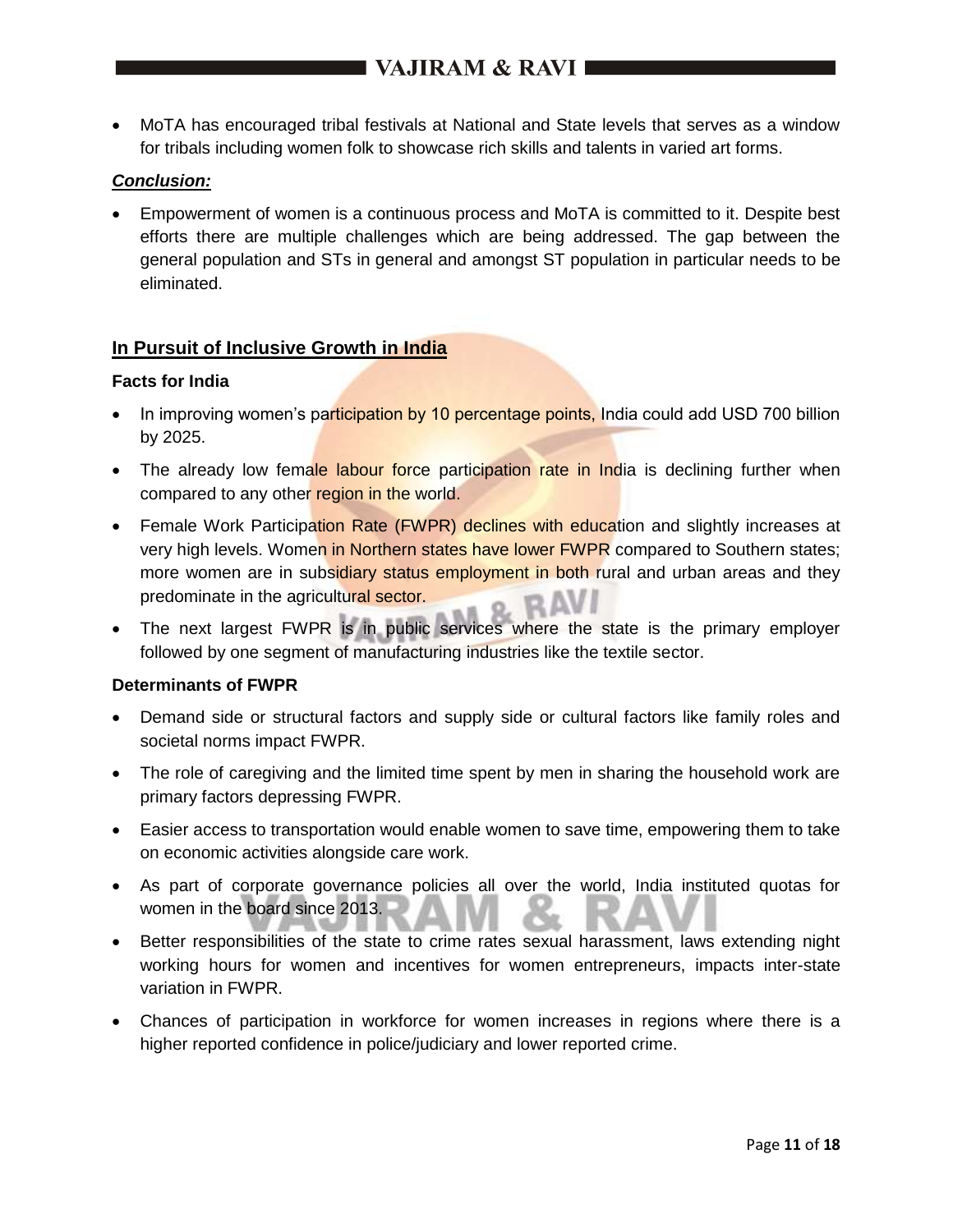Female political representation promotes female employment due to access to public goods like paved roads, primary health centres and banks. Higher receptiveness of female leaders leads to More accommodating work environment for their female constituents.

## **Steps Taken:**

- Fiscal policies like lower taxes did not improve female employment as the gains from it perhaps did not offset the costs involved. With statement and low share of formal sector employment, the announcement in Union Budget 2018, that contribution by new women recruits to EPFO be reduced from 12 per cent to 8 per cent to increase the take home pay may neither incentivize participation nor retention rates.
- However, MGNREGA increased FWPR, reduced gender gaps in wages. With the expansion of NRHM, ASHA workers have increased, impacting FWPR.
- Alongside the *ICDS, the Creche schemes should be strengthened* further, as, in these two schemes, women would be the service providers which could make widespread additions to workforce across all rural India.
- **Hostel for Working Women Scheme** was brought in as an effort towards creating a safe working environment.
- The **Maternity Benefit Act, 1961** was amended in 2017 to primarily include increased paid maternity leave from 12 to 26 weeks, provide an option of 'work from home' for women after the 26 weeks and also included provision of crèche facility and leave for mothers adopting children.
- The launch of online market platform for Indian women entrepreneurs with e-commerce marketplaces known as **Mahila E Haat** will improve market access.

Conclusion:

 When the policies and instructions favouring development improve so would economic citizenship for all the socially disadvantaged groups including women.

## **Empowering Women: Legal Provisions**

Our Constitution guarantees the **right to equality and the right to not be discriminated against** on the basis of sex.

RAM & RAVI

## **Legal Provisions**:

## **A. Section 497**

- It penalizes any man who has illicit relations with the wife of another man without the consent or connivance of that man. This is an extremely gender biased provision and is violative of both, Article 14 and 15 of the Constitution.
- Firstly, it treats a *woman like the property of her husband*. It is not an offence if such an act is done 'with the consent or connivance' of the husband.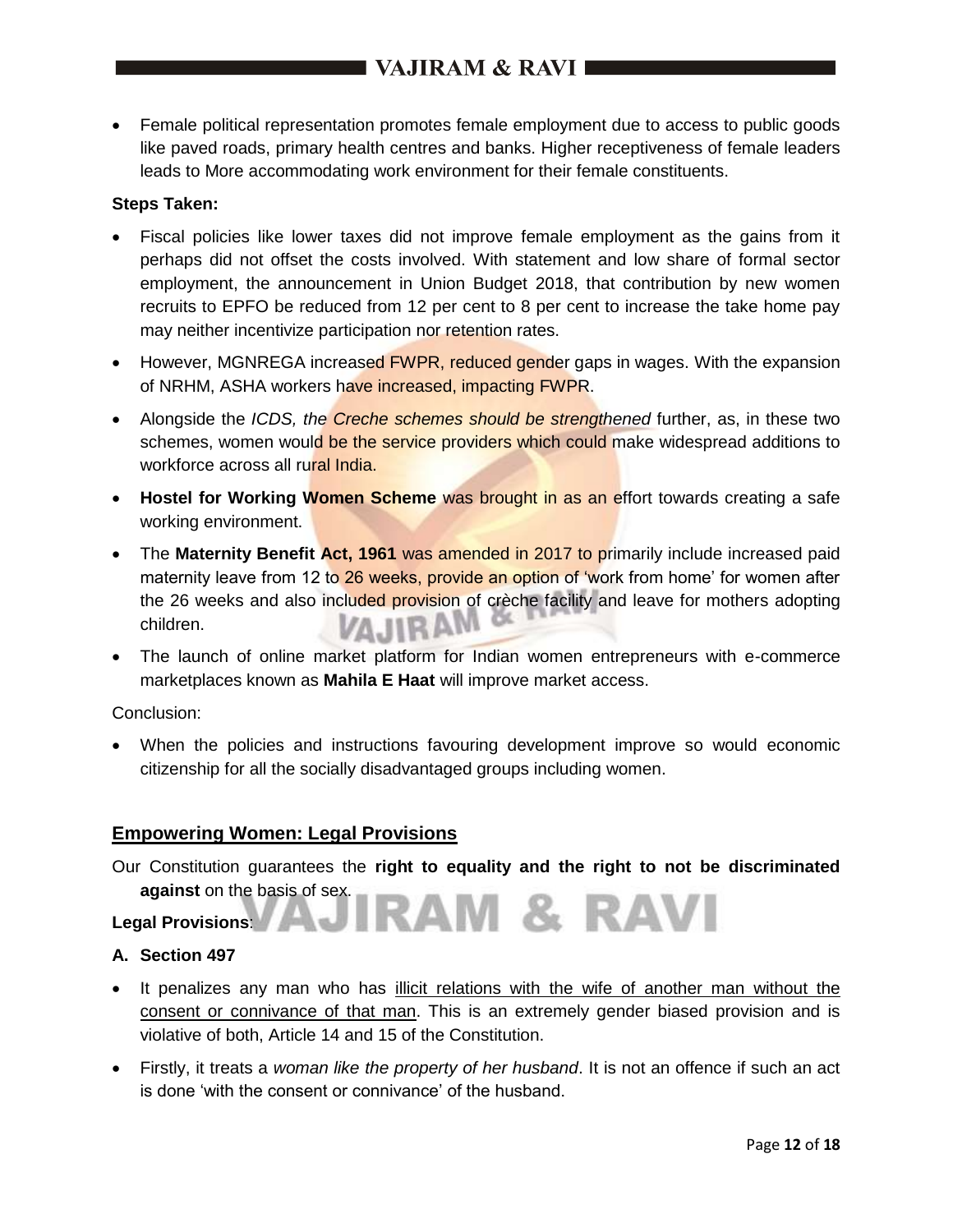# I VAJIRAM & RAVI I

- Secondly, the offence is said to be committed by the man having illicit relations with the wife of another man and the *wife is not punishable even as an abettor as she is treated like a victim.*
- Thirdly, if a man has relations outside the marriage, neither him nor the woman with whom he has such relations *can be prosecuted*.
- The recommendations by the  $42<sup>nd</sup>$  Law Report, 1971 and the Mali math Committee Report, 2013, to amend the definition to make it gender neutral, have failed to materialize.
- It has just to light recently in *Joseph Shine v. UOI*, wherein the bench observed that in this provision, the concept of gender neutrality is absent and it creates a dent on the individual identity of a women.

## **B. Issue of Triple Talaq**

- Another issue with which the Supreme Court of India dealt with was the so-called provision of Instant Triple Talaq.
- Many Muslim majority countries, **including Pakistan**, have abolished this practice. Finally, in 2017 the constitutional validity of Instant Triple Talaq came before the Supreme Court of India in the case of *Shayara Bano V Unon of India.* By a 3:2 majority, it was held to be unconstitutional, arbitrary and violative of Article 14.
- However, other forms of talaq still exist, wherein Muslim men still have the power to pronounce divorce without resorting to any legal recourse.
- In December 2017, the Muslim Women (Protection of Right on Marriage) Bill, 2017 was introduced in the Lok Sabha, which seeked to make Instant Triple Talaq a cognizable and non-bailable offence.
- The Bill, in its present form, cannot be said to be devoid of problems. It raises important questions such as- is making it a cognizable offence fair to the Muslim men? Under the Indian Penal Code 1860 the offences related to marriage, where no physical harm is caused to the wife, are made non-cognizable to ensure that prosecution can only be at the instance of the aggrieved party.
- The Bill, in an attempt to promote the rights of the Muslim women, may inadvertently prejudice the rights of the Muslim men and discriminate against them.
- **C. Right to Property**
- The amendment to the **Hindu Succession Act, 1956** gave women the right to a share in the joint family properly of both, the parents and the in-laws.
- The ouster of women from right to inherent and own property, if they married outside the community, is present under tribal law as well as under various religious laws.
- **D. Right to Religious Identify**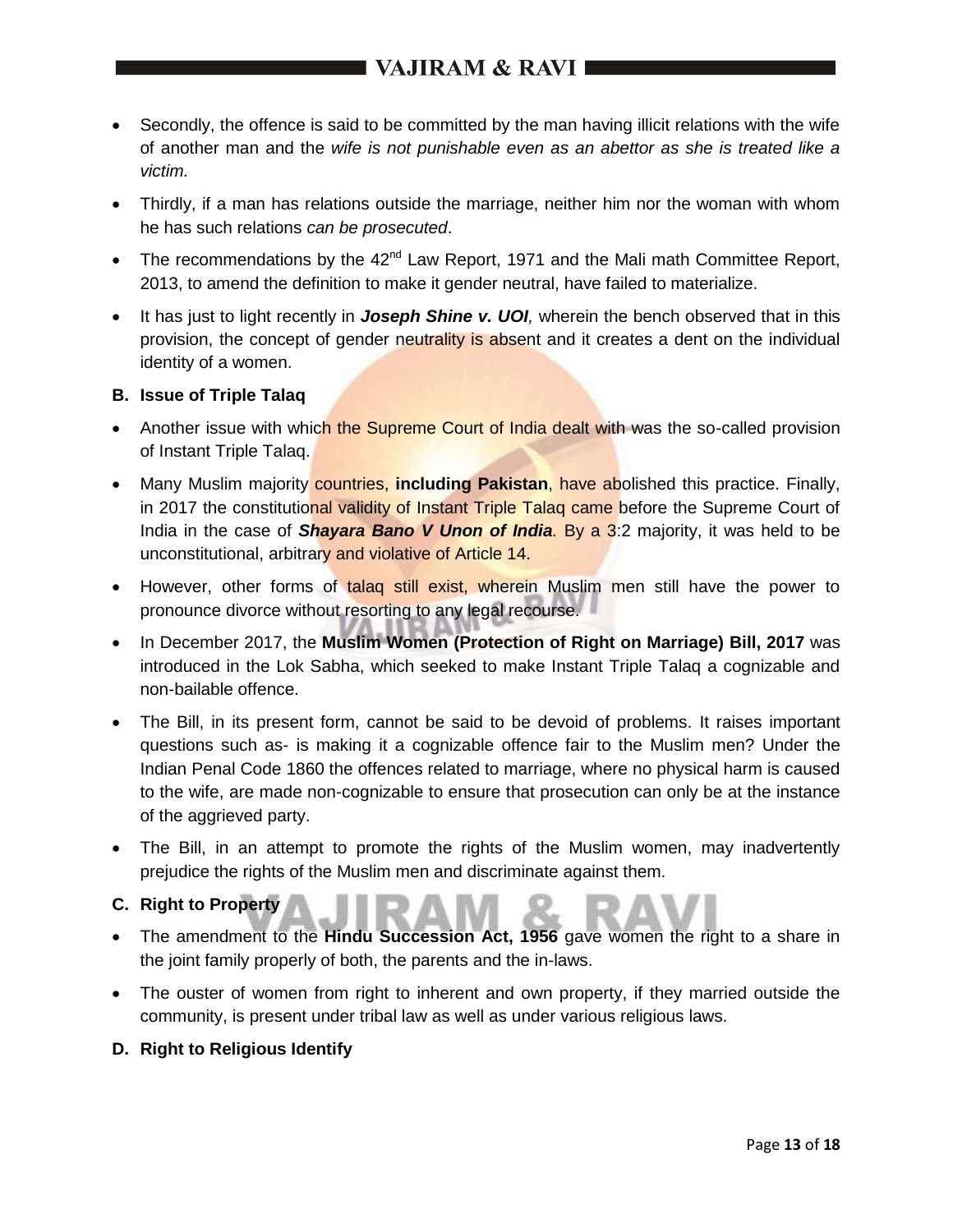# I VAJIRAM & RAVI **III**

- Similar is the situation under the Parsi Laws, where Parsi women who marry outside their community are said to have lost their religious identity. The children of a Parsi man married outside the community, can become a Parsi.
- However, the children of a Parsi woman married outside the community cannot become a Parsi. A Parsi woman married out the community is not allowed to visit the Tow of Silence and attend her parents funeral rituals.
- This was challenged by a Parsi woman, Goolrukh Gupta in the Gujarat High Court, wherein the Court upheld the decision to debar a Parsi woman from performing religious practices by observing that in all religions, whether Christianity, Parsi, or Judaism, the religious identity of a woman shall merger into that of her husband.
- When this ruling was challenged in the Supreme Court of India, the Parsi Trust went against its age-old tradition and stated that it would allow her to visit the "Tower of Silence" to attend her parents' funeral rituals.

## **E. Physical Molestation**

- After the infamous Nirbhaya gang-rape case that the **Criminal Law (Amendment) Act,** 2013 (Anti-Rape Bill) was passed under which the definition was enlarged.
- **•** The Juvenile Justice (Care and Protection of Children) Act, 2015 was passed which provided that a juvenite, 16 years or older, who a heinous offence (offence punishable with imprisonment of seven years or more) will be tried as an adult.
- After the Kathua gang-rape case, the Criminal Law (Amendment) Ordinance, 2018 was approved by the President, under which the quantum of punishment for rape was increase especially in case of a girl under 16 years of age.
- However, the definition of rape, does not recognise 'marital rape' as 'rape', unless the wife is under 15 years of age.

## **F. Common Civil Code**

- With the increase in the number of women approaching the Courts to protect their fundamental rights, the Law Commission has been asked to probe into the possibility of implementation of the Uniform Civil Code in India.
- The Supreme Court of India has observed in **Mohd. Ahmed Khan vs Shah Bano Begum** that it is a matter of regret that Article 44 of our Constitution has remained a dead letter.
- Again, in **Sarla Mudgal v. Union of India** the Supreme Court discussed the need for a Uniform Civil Code.

Conclusion: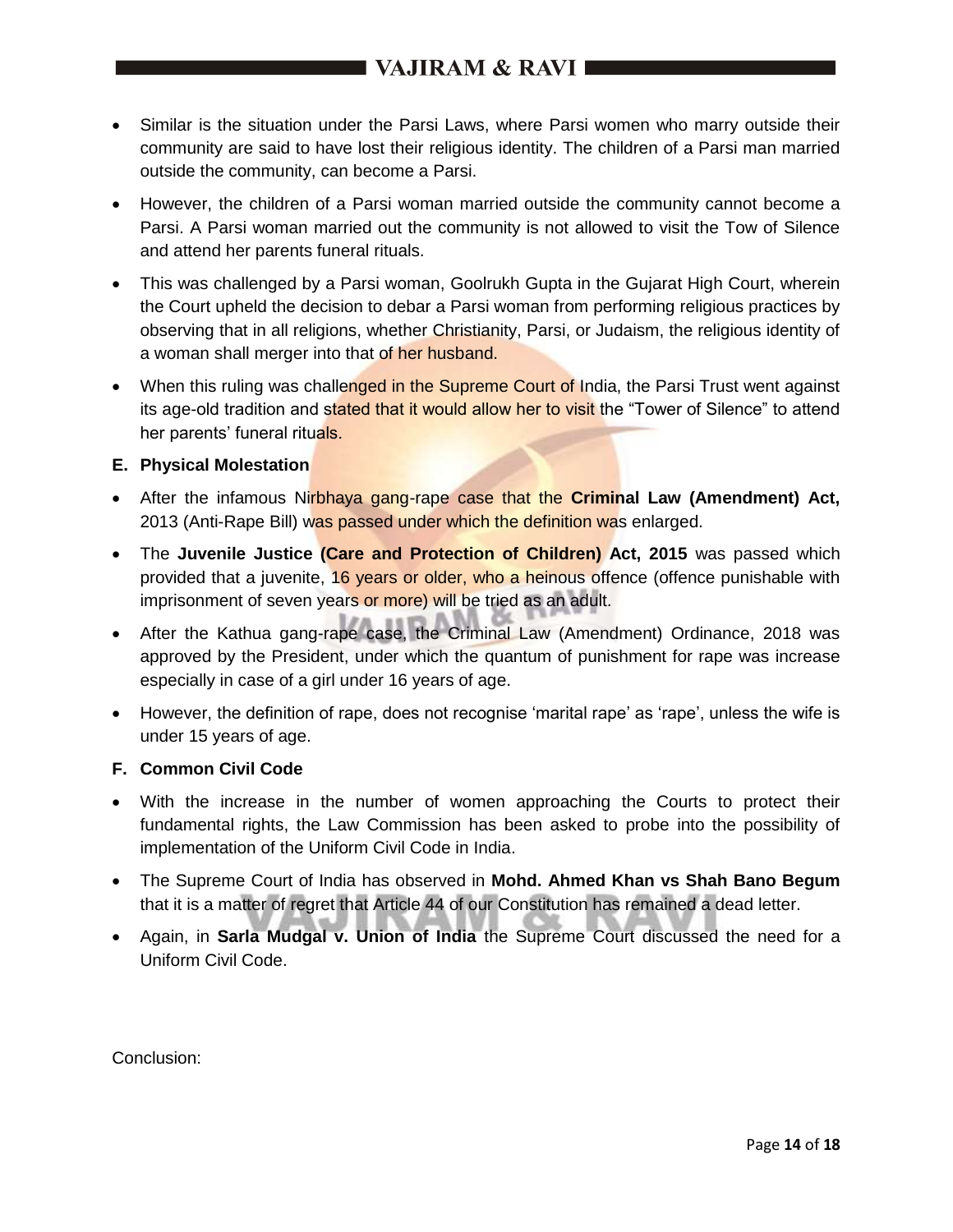## I VAJIRAM & RAVI ■

Over the years, the need for reform has been recognized in India and the Supreme Court of India has been playing a constructive role in reshaping laws which have become archaic. However, we still have a long way to move towards achieving an equal status for women in the society.

## **Women, Health and Development**

- Women-especially pregnant and lactating women-form one of the most vulnerable segments of the population from the nutritional point of view.
- Under-nutrition and anaemia in pregnant women is a major factor responsible for low birth weight of the offspring. Also there has been progressive rise in over nutrition in women in all segments of the population both in urban and in rural areas.
- The problems of *triple* burden of malnutrition (under-nutrition, over nutrition and anaemia) in women is creating complex problem.

### **Economic Growth and Energy Consumption**

- The per capita energy intake of both urban and rural households from surveys carried out by the National Sample Survey Organisation showed that the higher GDP growth and rise in per capita incomes in the last three decades was associated with a progressive reduction in per capita energy intake in both urban and rural areas.
- Data from surveys carried out by National Nutrition Monitoring Bureau (NNMB) shoed similar trends.
- It is possible that perceptive Indians realized that there has been a steep reduction in their physical activity, and therefore voluntarily reduced their energy intake.
- This could partly explain the **relatively slower increase in over-nutrition rates** in India as compared to other developing nations that are undergoing rapid economic transition.

## **Nutritional Status of Women**

- NNMB repeat rural surveys showed that, between 1975 and 2012, there was a reduction in under-nutrition from 52 per cent to 33 per cent in women.
- Over the same period, the prevalence of over-nutrition increased from 3 to 16 per cent in women. Data from NFHS 2, 3 and 4 showed that in women there was a sustained fall in under-nutrition rates and a steady rise in over-nutrition rates between 1998 and 2015.
- The *reduction in under-nutrition was matched by the rise in over-nutrition*, and so the proportion of normally-nourished persons **remained unchanged at around 60 per cent**.
- Currently, all pregnant women have access to antenatal care and take-home rations are provided to pregnant women under Integrated Child Development services (ICDS).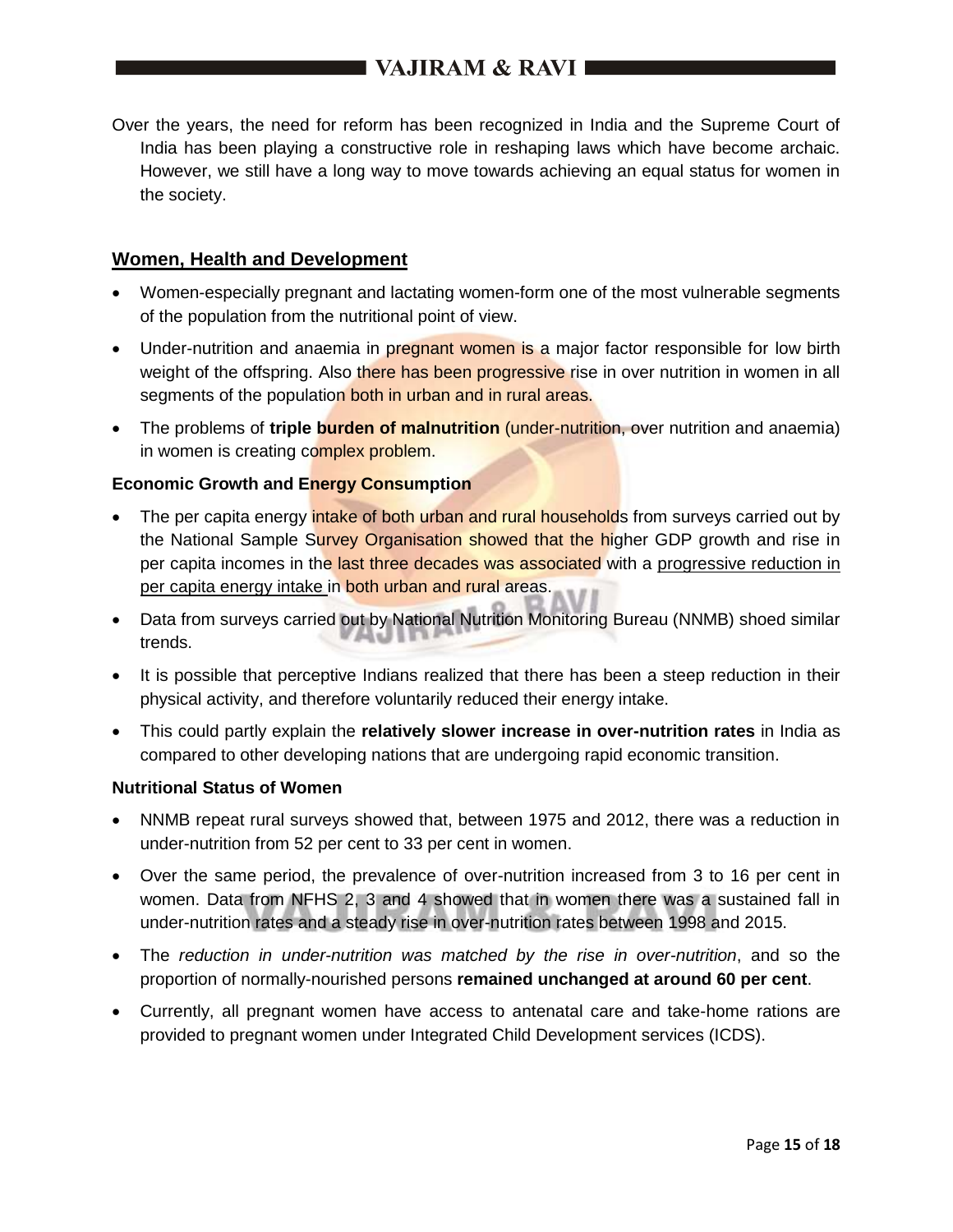# I VAJIRAM & RAVI ■

- There has not been any increase in energy intake in women over years, but there has been a step reduction in physical activity. Steep fall in physical activity is the major driver for the rising over-nutrition rates in women.
- Over-nutrition is associated with increased risk of non-communicable diseases (NCDs) such as hypertension and diabetes.
- Health education to women for sensitising them is essential. Simultaneously, arrangements for providing chek up at village/ward level, as is currently being done for maternal and child care have to be made.
- A schedule has to be drawn up, as is being done for child immunisation and information on the days when over-nutrition, NCD detection services are available have to be disseminated.

### **Anaemia in Women**

- India is home to the **largest number of anaemic persons** in the world. In India, the prevalence of anaemia is high because of :
- o **low overall dietary intake**, poor iron and folic acid intake,
- o **poor bio-availability** of iron in the phytate fibre-rich Indian diet resulting in widespread iron and folic acid deficiencies and;
- o **chronic blood loss** due to infections such as malaria and hook worm infestations.
- In India, anaemia begins right from infancy, continues into childhood, increases in severity during adolescence in girls, gets aggravated during pregnancy and among the elderly.
- The three-pronged strategy to address this issue:
- $\circ$  increasing iron intake of all persons of the household through dietary diversification and use of iron-fortified iodized salt,
- o iron and folic acid supplementation to women and
- $\circ$  testing for, detecting and treating anaemia as and when women access health care for my reason will accelerated the pace of reduction in anaemia and enable the country to achieve the SDG target for reduction in anaemia.

# **Communication: Overarching Role in Women Empowerment**

- Communication unleashes a process of social interaction through various modes for exchange of information-verbal, non-verbal, words in print or audio-visual format.
- The overwhelming expansion of communication facilities has been instrumental in bringing to the fore myriad gender issues, hitherto remaining outside the limelight.
- This has significantly led to the rising up of a large number of women, both as key beneficiaries to avail the fruits of targeted developmental interventions and also as protagonists, to narrate their untold stories of denial, deprivation and injustice.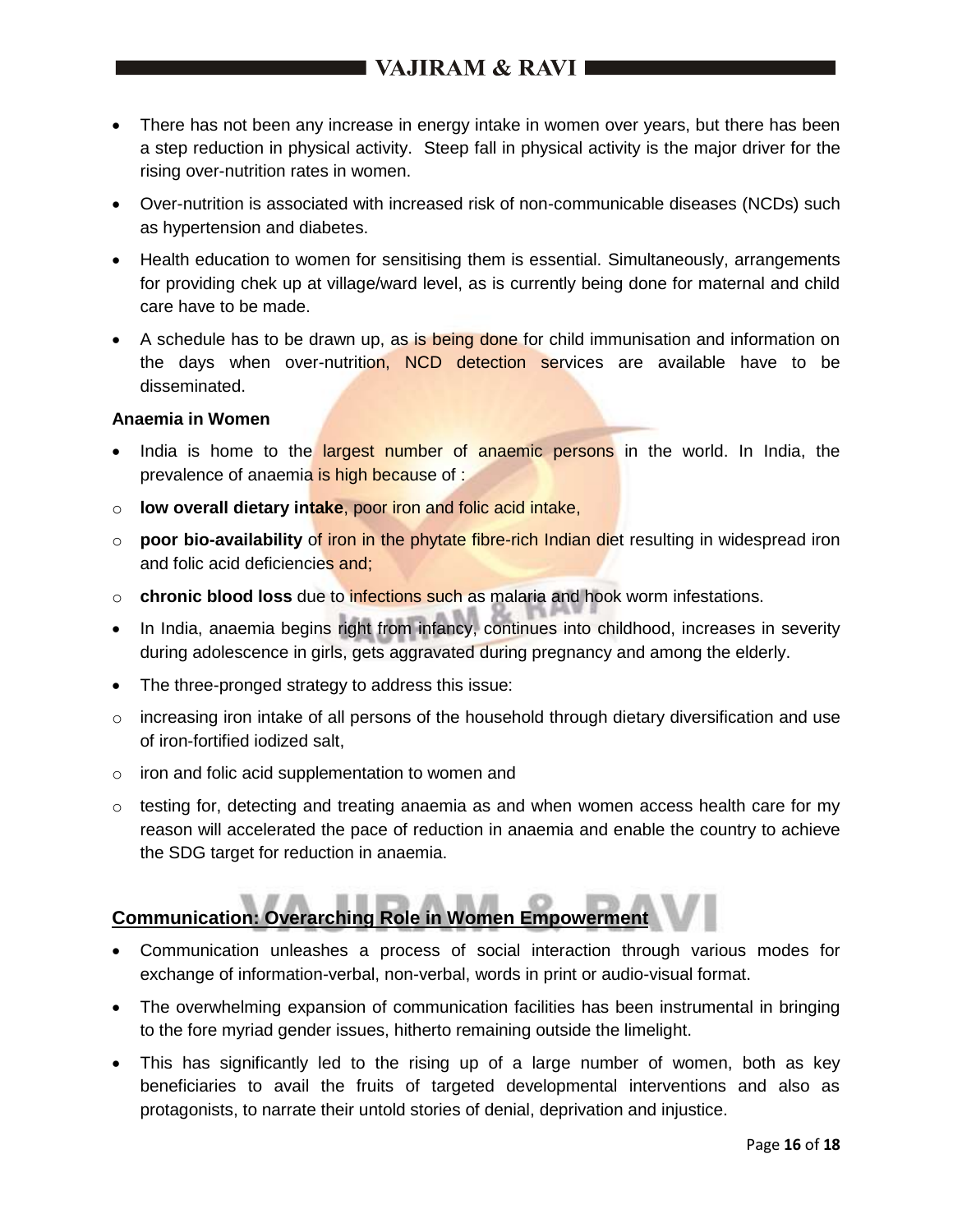- The **National Policy for Women (NPW), 2015**, is a landmark document, which pronounces the resolve realising the constructive engagement of women in nation development.
- The **Sexual Harassment of Women at Workplace** (Prevention, Prohibition and Redressal) Act, 2013, is a path-breaking law, enforcing an obligation upon every employer for ensuring a safe working space.
- **National Mission for Empowerment of Women (NMEW) Scheme** 2016-17, is a combined strategy for inter-sectoral convergence of programs for women, with the use of multiple communication tools in advocacy campaigns.
- **Women's Helpline** came into existence to reach out to women in distress. **Support to Training and Employment Program (STEP)** is aimed at adding new skills to women.
- Women's Self Help Groups (SHGs), as grass roots institutions, have mobilised and facilitated women in availing facilities for development, be it information, financial or material resources or services.
- In all such women-centric programs, Information, Education and Communication (IEC), **forms an inseparable part.**
- The Public Service Broadcaster, with its country wide footprint, and two wings, All India **Radio (AIR), and Doordarshan**, is a front-runner in public communication.
- *'Stree Shakti'* a one-hour show on DD National, highlights the success stories of women achievers. DD News airs '*Tejaswini***'**, which has already crossed more than 100 episodes.
- '*Main Kuch bhi Kar Sakti Hoon***'**, another program on Doordarshan, has earned many laurels as being one of the most watched shows in the world, with a viewership of over 400 million across 50 countries.
- Community Radio, as a grass roots institution, has held out a new promise to women in raising area-specific issues, relating to health, sanitation, education, food habits, family systems, etc.
- The Success of **Beti Bachao Beti Padhao scheme** underscore the important of public communication strategy which is based on innovative local level interventions.
- On the one hand, local celebrities, opinion leaders and grass root workers have been roped in for popularising the logo, brand and USP of the program; on the other hand, community participation was ensured by celebrating events such as the birth of a girl child or school enrolment drives like '*School Chalein Hum*', '*Aao School Chalein*', etc.

## **Conclusion:**

 The immense power of communication and new technologies has indeed triggered a motivation for enhanced participation and also generated an urge in articulating a demand for change.